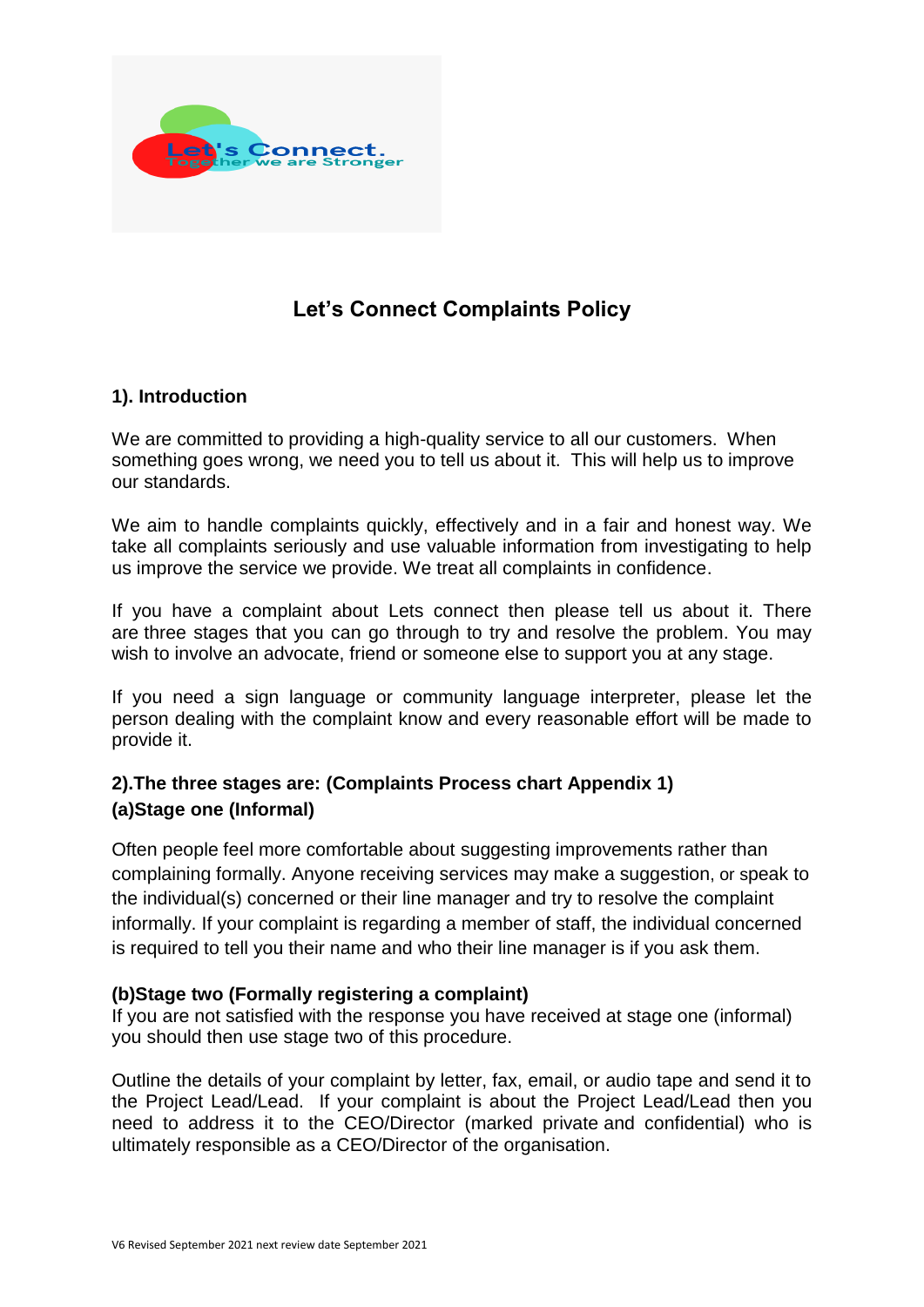

Your complaint will be acknowledged by letter within seven working days from the date it is received. The letter will contain the following information:

- *Name, address and telephone number of the person who will investigate the complaint*
- *The date the investigation will start*
- *What support you can receive during the process of the complaint, e.g. in terms of making information accessible, using interpreters etc.*
- *You will receive a full response to your complaint within 21 working days from the start of the investigation in writing from the person appointed to investigate the complaint. The response will include the following information:*
- *Details of the investigation*
- *A decision about whether the complaint was upheld or not*
- *The reason for the decision*
- *The redress, if appropriate, which will be offered to you e.g. an apology, additional help or directing to other sources of advice or support*
- *Any other action that may be taken in light of the complaint*
- *If it is not possible to provide a full answer to your complaint within 21 working days, the letter will outline reasons why and give a date by which a full answer is expected*

#### **(c) Stage three (Appeal)**

If you are not satisfied with the response to your complaint then outline the reasons for your dissatisfaction by letter, fax, email, or audio tape within seven working days of receiving it to the Project Lead (or the Chair/Director if it is about the Project Lead).

An Appeals Panel normally of three members, including a trustee, will be convened to consider your appeal, and will plan the approach to the appeal within 7 working days of being actioned. The CEO/Director will be responsible for ensuring the panel is appropriately representative. Panel membership will be restricted to people who have had no previous involvement in the complaint.

Members of the Appeals Panel will:

- *read through the necessary papers*
- *speak to relevant individuals involved with the complaint*
- *make a final decision.*

The chair of the Appeals Panel will write to you within 28 working days of receiving your appeal, to confirm:

- *the final decision about the complaint*
- *the reason for the decision*